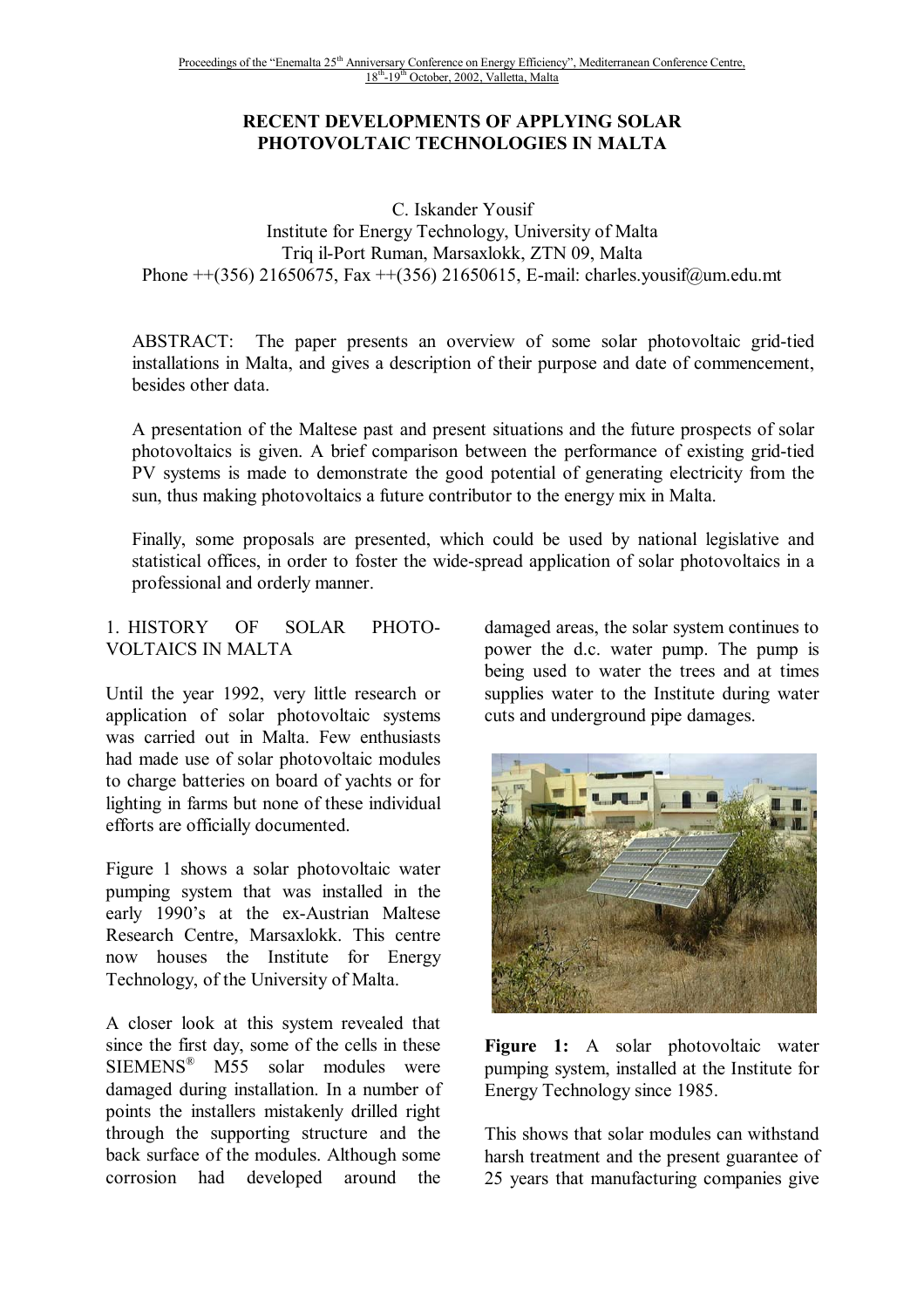on their silicon cell-based crystalline modules is justifiable. This set-up is probably the only solar water pumping system operating in Malta for the past seventeen years.

Other scattered projects were carried out such as the solar lights of *"l-Gharusa tal-Mosta"* Garden, some Maltacom solar telephone booths and five solar street lights at the Institute, as well as the Frisky Poultry Farm hybrid wind/PV lighting project in Mellieha. Some solar-powered light beacons may also be seen floating across the channel between Malta and Gozo.

Building and testing of solar cars is being carried out by the Department of Physics and the Department of Electrical Power and Control Engineering. The latter is also actively involved in research work on inverters.

Solar Power Ltd. was the first manufacturing facility for solar photovoltaic modules in Malta. Although some of the modules were sold locally, most of the company's production was exported to Mediterranean and North African countries. A stand-alone solar PV system was installed to provide power in an office at its premises in Qormi. Some streetlights were also fixed around the company's perimeter.

Other few companies have contacts with main module manufacturers and have at times imported some module brands such as Photowatt and Kyocera.

There are few homes around Malta and Gozo that are completely independent of the utility grid and produce their own electricity by using solar PV modules and small wind generators.

All of the above mentioned examples use batteries to store the energy for use during the night.

## 2. RECENT PHOTOVOLTAIC RESEARCH ACTIVITIES AT THE **INSTITUTE**

In order to facilitate the research work on photovoltaics and other solar-related applications, the Institute has invested in a complete solar and weather monitoring station. The Institute's programme of solar and weather monitoring started in 1992 and continues without interruption. It is worth noting that between 1972 and 1992, no solar radiation measurements were collected in Malta.

#### 2a. Stand-alone PV System

Long-term research studies on *PV* solar energy applications in Malta started in July 1993, with the testing of a 1.2 kWp standalone *PV* system with battery storage, used for lighting purposes, as shown in Figure 2. The aim of this project was to evaluate the potential of using *PV* systems under the local weather conditions.



**Figure 2:** The first solar PV stand-alone system to be tested in Malta (1993-1995). A battery bank was placed underneath the modules and a battery charge control unit is seen to the left. Monitoring equipment was placed in the box to the right.

This system was installed on the roof of the Department of Chemistry at the University of Malta, Msida, and the stored electric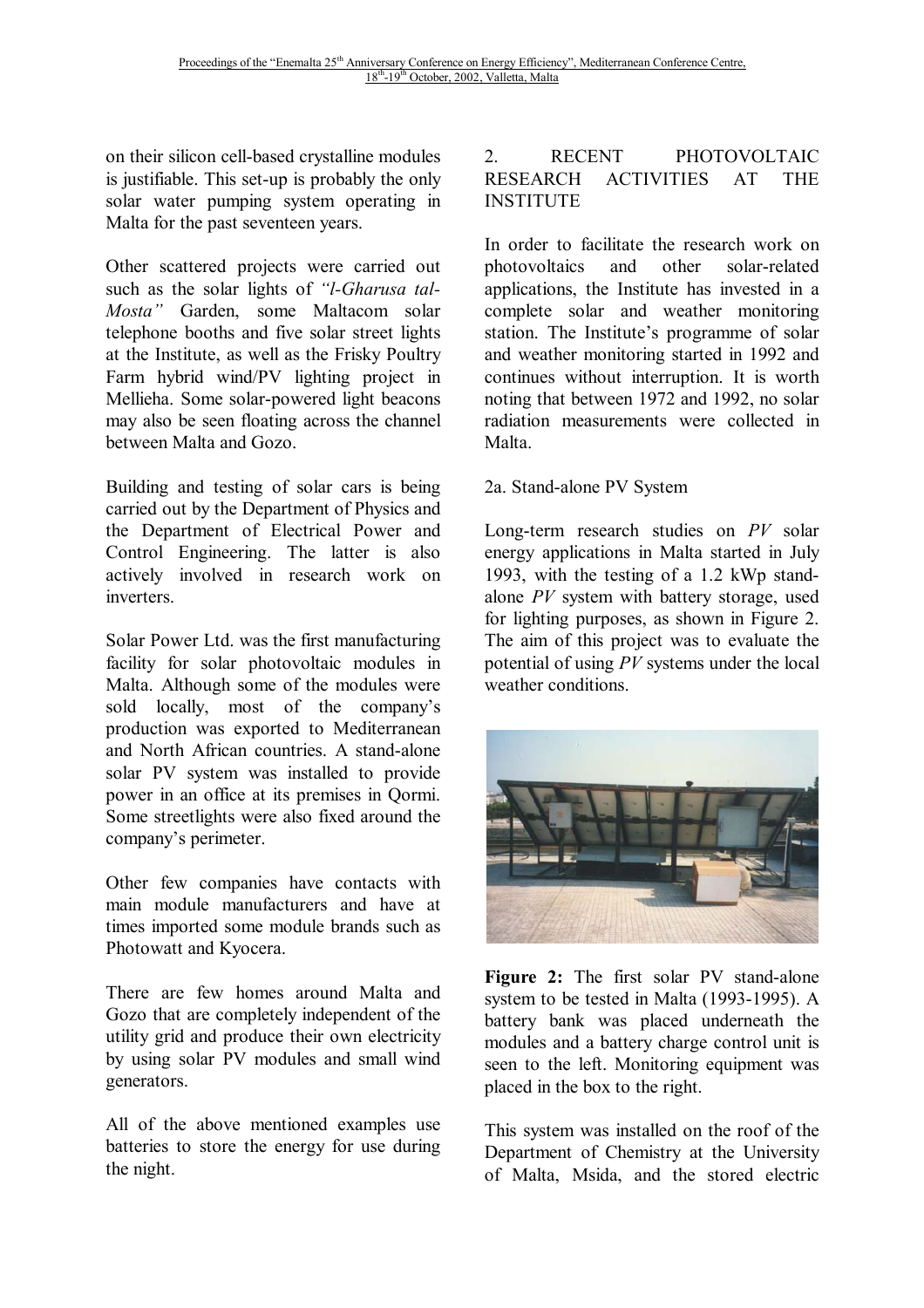energy was used to power 25 compact fluorescent lights spread around part of the roof's parameter. The system was dismantled at the end of the research period of two years.

The results of this study yielded a first-hand experience of the performance of solar modules in Malta as well as a set of equations that could be useful to design stand-alone systems that would reliably operate under local conditions. [1, 2, 3, 4].

2b. Grid-connected PV System

Since the utility's electric network covers almost every corner of the Maltese Islands, it is not practical to install stand-alone systems except in some rare cases. Also, since standalone systems have lower efficiencies and require higher capital and maintenance requirements, the Institute proceeded to test the performance of a 1.8 kWp gridconnected photovoltaic system.

This project installed the first grid-connected system that had the facility of producing solar-powered electricity to be used within the premises or exported to the electric utility, as shown in Figure 3.



**Figure 3:** The Institute's 1.8 kWp grid-tied solar photovoltaic system with the inverter shown to the right.

Enemalta Corporation had given its approval to operate the system and installed a number of meters in September 1996. During the past 6 years, a total of 10,000 kWh have been generated [5, 6, 7].

## 2c. Grid-connected Tracking PV System

In recent years, an increasing number of multi-level buildings are being built instead of older traditional two-storey terraced houses, due to space limitations, high land cost and greater demand for smaller dwellings. In turn, less roof area per household would be available for installing solar systems. Moreover, the older buildings that may be adjacent to these high-rise constructions would have less effective sunny areas on their roofs due to shading. In such cases, solar tracking may be attractive since it would maximize on the production of energy from solar radiation in a limited space. An added incentive would be the relatively cheap cost of the tracking system, as is the case today, when compared to a stationary system that would need more solar modules to produce an equivalent amount of output power.

The first project to study the performance of a tracking photovoltaic system in Malta was installed in June 2000. Figure 4 shows six BP-Solarex® modules placed on a single-axis tracking mechanism and connected to a state of the art SMA® SunnyBoy inverter. The tracking mechanism consists of a dc motor encapsulated in an aluminum pipe forming part of the structure and being driven by a bi-facial solar photovoltaic module, fixed at an angle of 75° relative to the PV array.

When the sun shines on one face of the pilot solar module, a potential difference is created and the motor rotates the tube towards the sun. When the modules face the sun, the bi-facial pilot solar module would be almost perpendicular to the solar beam and the potential difference between the two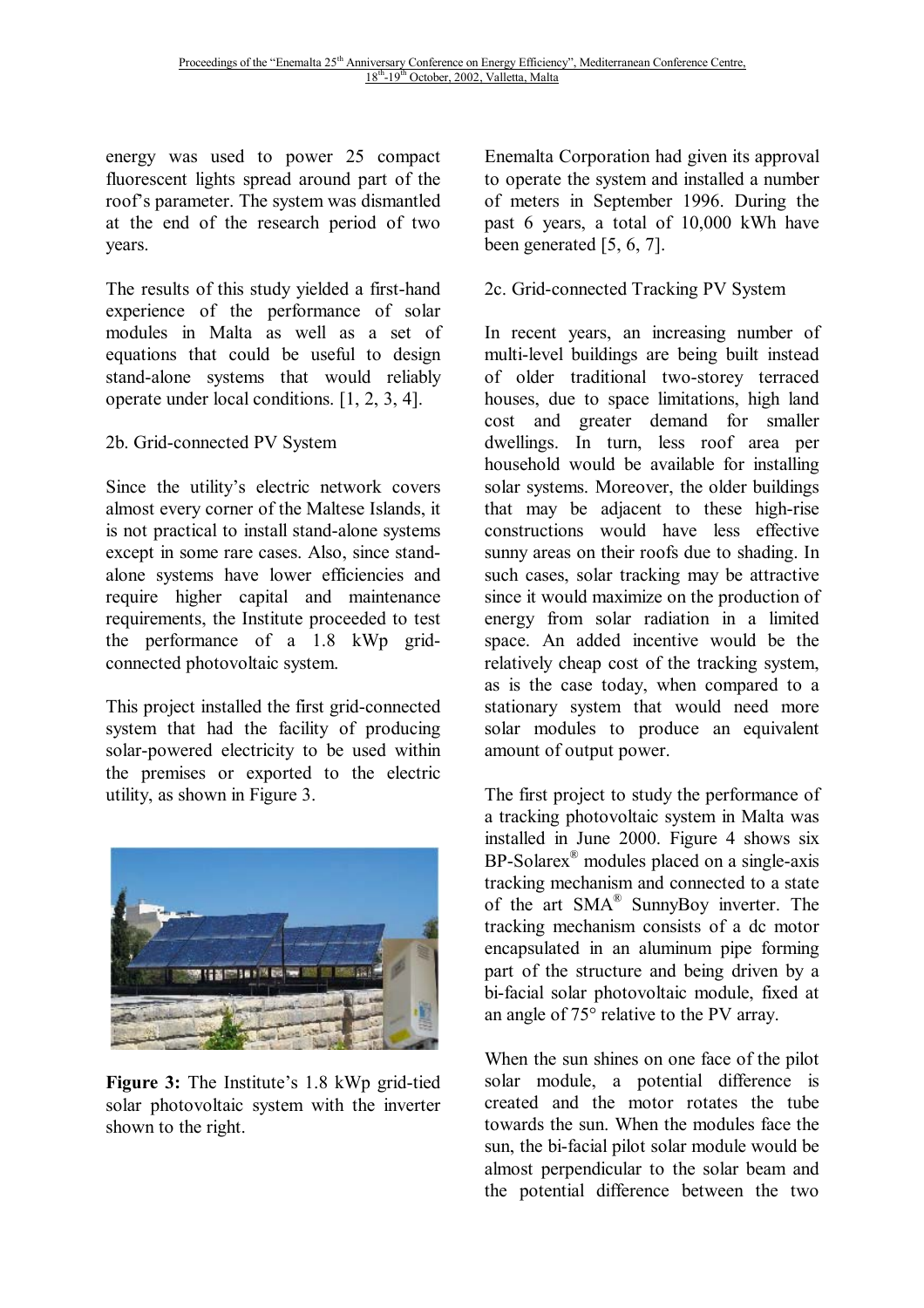facades would not be sufficient to further rotate the solar array. As the sun moves in the sky, it will start shining on the other face of the pilot module and as the day goes by, the tracker closely follows the sun along its path. The full span of the tracker is about 120° from East to West [8].



**Figure 4:** A 360 Wp single-axis PV tracking system installed at the Institute for Energy Technology. The pilot module is seen attached to the lower part of the pole. A solar pyranometer is attached to the top to measure solar radiation. The inverter is placed in a metal box under the solar array.

Analysis of data and comparison to the performance of the tracking system to the stationary system is underway. A preliminary analysis showed that tracking could yield up to 67% higher output between spring and autumn, and could operate at higher efficiency. This implies that in order to produce a certain amount of electric energy, up to 40% less roof area would be needed for a tracking system [9].

Keeping in mind that the tracking system would have up to 1.66 times more final yield than a stationary system, one can easily conclude that for two systems with equal annual electrical energy outputs, the total capital investment would be about 20%

lower for the tracking system that uses this type of tracking mechanism.

Within the confinements of the limited data available to date, it can be concluded that a 1.8 kWp stationary system operating in Malta would be equivalent to a 1.1 kWp tracking system. Future long-term analysis would produce more definite answers to such queries.

## 3. WIDESPREAD APPLICATIONS OF SOLAR PHOTOVOLTAICS IN MALTA

The aims of the Institute's programme of applied research reach their ultimate goals, when the results are applied to design, build and operate real-life systems around the Maltese Islands. During the past few months, several changes have contributed towards easing the way to allow Independent Power Producers (I.P.P.) to produce their own electricity. The Malta Resources Authority has taken over the responsibility of making legislations in the Energy Sector leaving Enemalta to concentrate more on the actual production of power.

3a. First Residential Solar PV Grid-Connected System in Malta

The first residential 1.5 kWp system was installed in May 2002 at Madliena, as shown in Figure 5. This solar PV system supplies about 25% of the electric requirements of the garden, mainly consumed by the pumps of the swimming pool.

The owner, who is also a member of the Executive Committee of the Malta Energy Efficiency and Renewable Energies Association (M.E.E.R.E.A.) [10], has set on converting the garden into an environmentally friendly haven by the use of solar water heating for the swimming pool and water ionisation rather than chlorination for keeping the water clean. Moreover, the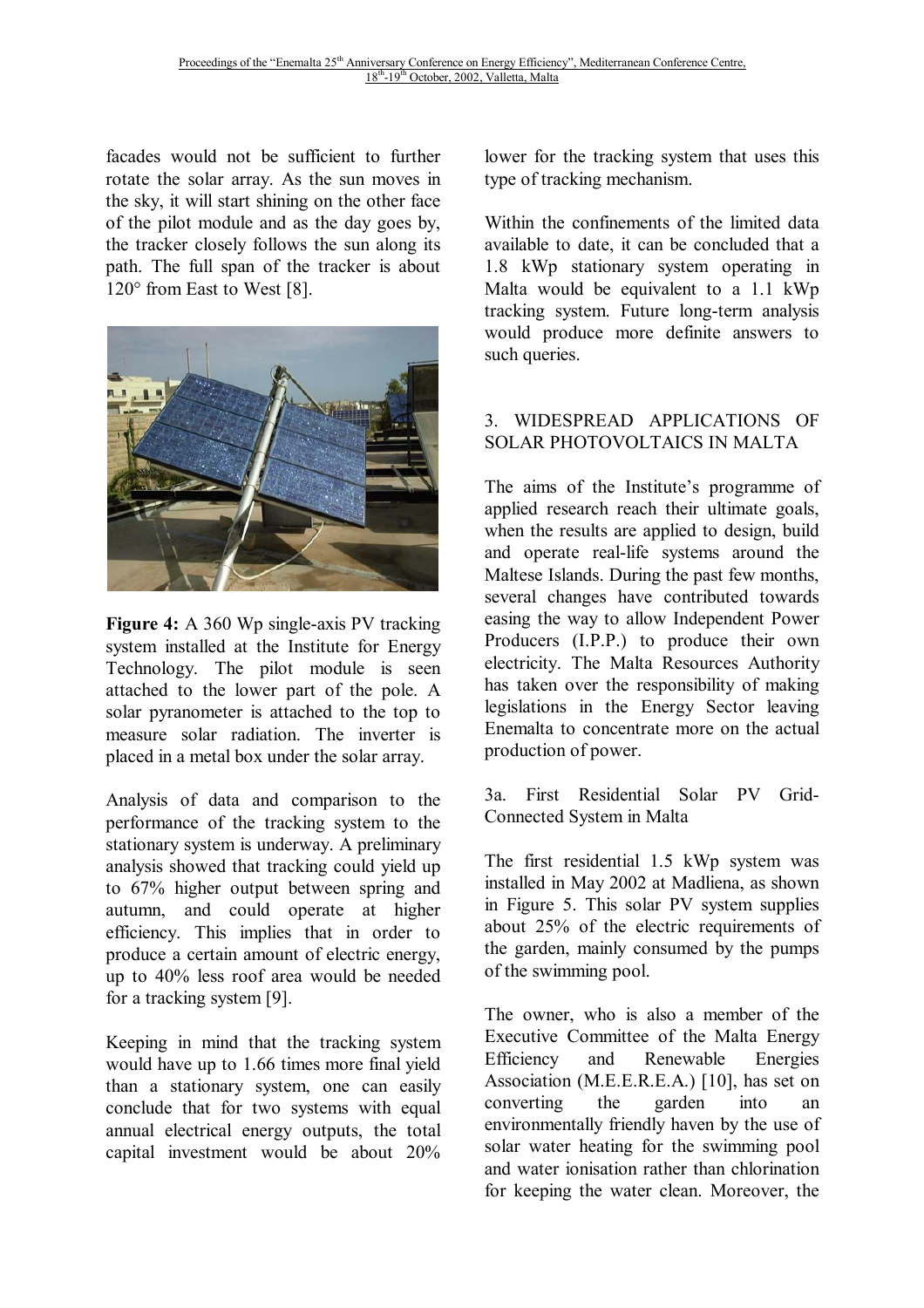garden completely depends on organic farming techniques and natural methods for controlling pests. The solar photovoltaic system has blended well in this environment since it was aesthetically placed along the drive.



**Figure 5:** The first 1.5 kWp privately owned residential solar photovoltaic grid-connected system installed in May 2002, Madliena, Malta.

3b. First Solar PV Grid-Tied System in an Industrial Establishment in Malta

The first industrial 3 kW PV system was installed at Baxter Ltd, in August 2002 as shown is Figure 6.



**Figure 6:** Malta's first and currently largest grid-tied solar PV system in an industrial area.

Baxter's Head of Maintenance and his team are also members of M.E.E.R.E.A.

In both cases, the Institute took leading roles in realizing these two projects from the moment of inception to commissioning. Monitoring and data analysis for both systems will be carried out for at least two years, according to the recommendation of the European Joint Research Centre – Ispra Establishment [11].

## 4. DATA COMPARISON FOR INSTALLED GRID-CONNECTED PV SYSTEMS

Different systems have varied lengths of data available depending on the date of installation. Several scientific papers have already been published regarding the detailed analysis of data as shown in the references to this paper. For the purpose of this work, data of the month of September 2002 will be presented, since it is the only month that all systems have data. These systems are described as follows:

- The Institute's 1.8 kWp stationary system (IET/1.8s). Data available since June 1996.
- The Institute's 0.36 kW tracking system (IET/0.36t). Data available since June 2001.
- The 1.5 kWp Mytton Lodge (Madliena) stationary system (MLM/1.5s). Data available since June 2002 and,
- The 3 kWp Baxter's stationary system (BXT/3s). Data available since September 2002.

Table 1 shows the angle of inclination of the modules *(α)* to the horizontal and the azimuth angle *(Φ)*, which is the angle between the true geographic South and the solar array, as well as the mean daily final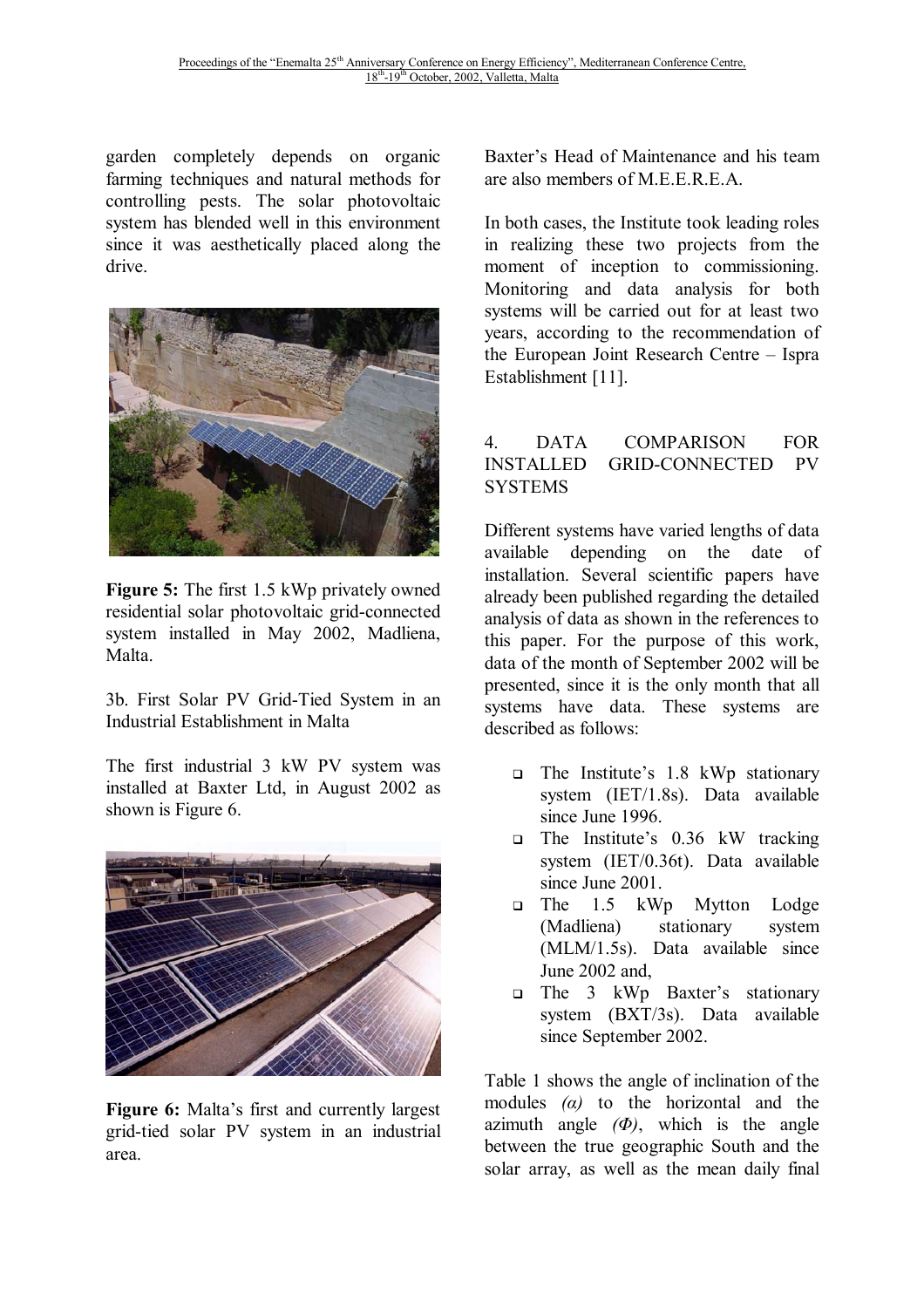yields  $(Y_f)$  for all systems during the month of September 2002.

The term final yield, *"Yf"*, is a ratio comparing the actual output power per kWp of nominal solar module power rating, at standard conditions of 25 °C and an irradiation of 1000 W/m². It is determined by the equation:

$$
Y_f = \sum_{DAY} \frac{PV_{use}}{P_{nom}}
$$

where  $PV_{use}$  is the useful energy output in  $kWh/day$  and  $P_{nom}$  is the nominal peak power output of the system as given by the manufacturer. The units for  $Y_f$  can therefore be stated as "kWh/kWp/day"

**Table 1:** The inclination angle and the azimuth of the solar PV array and the final yield for four different solar systems in Malta.

| <b>Type</b>            | IET<br>1.8s  | <b>IET</b><br>0.36t | MLM<br>1.5s | <b>BXT</b><br>3s |
|------------------------|--------------|---------------------|-------------|------------------|
| $\alpha$               | $36^{\circ}$ | $36^{\circ}$        | $30^\circ$  | $25^{\circ}$     |
| $\boldsymbol{\varPhi}$ |              |                     | <b>S40W</b> |                  |
|                        | 3.59         | 4.51                | 2.75        | 3.81             |

It is clear that the tracking system IET/0.36t has the highest yield of all systems, even for this month of September that was partly cloudy and sometimes rainy too.

The Mytton Lodge, Madliena MLM/1.5s solar system, delivered the lowest yield. There were three main reasons for this outcome. First, the system is not facing the true geographic South but had to be placed along the driveway, which was almost facing the Southwest. This area was the most favourable to install the solar system, as there were several large trees within the garden, that rendered other potential spots unattractive. Second, the modules were shaded from the East by a garage wall and from the West by a tall tree, which reduced the number of hours of direct sunshine on the modules by about one-quarter of the daytime. Third, the solar thermal system used for heating the pool, required a much larger area and therefore it took precedence and was placed in the most sunny area of the garden.

The Baxter BXT/3s solar system utilized the most efficient solar modules of all and had full exposition to solar radiation throughout the day. The lower angle of inclination serves to make the system less visible and compromises between spacing of the modules to avoid shading and the optimum inclination of 36°. It would be expected that this system will have a lower final yield in winter when compared to other systems such as that of the Institute IET/1.8s. However, one has to wait for more data to be available before jumping to conclusions. Finally, the IET/1.8s, which is the oldest of all four systems had a slightly lower output since it is inclined more to the horizontal.

#### 5. INVERTER PERFORMANCE

Due to space limitations, it will not be possible to delve deeply into the performance of the inverters and their interaction with the grid. However, all inverters with the exception of that used in the older system IET/1.8s, monitor the grid's voltage, frequency and impedance change. Deviation of any of these three parameters from the acceptable limits would cause the inverter to switch down immediately. It would start up again only when all of the three parameters fall within safe operating values for at least sixty seconds.

Back in the 1980 and 1990's this problem of insensitivity of the inverter to variations in the grid's harmonics, caused the inverter to continue operating even when the grid was cut off. This is known as "islanding". Research in this field has made great strides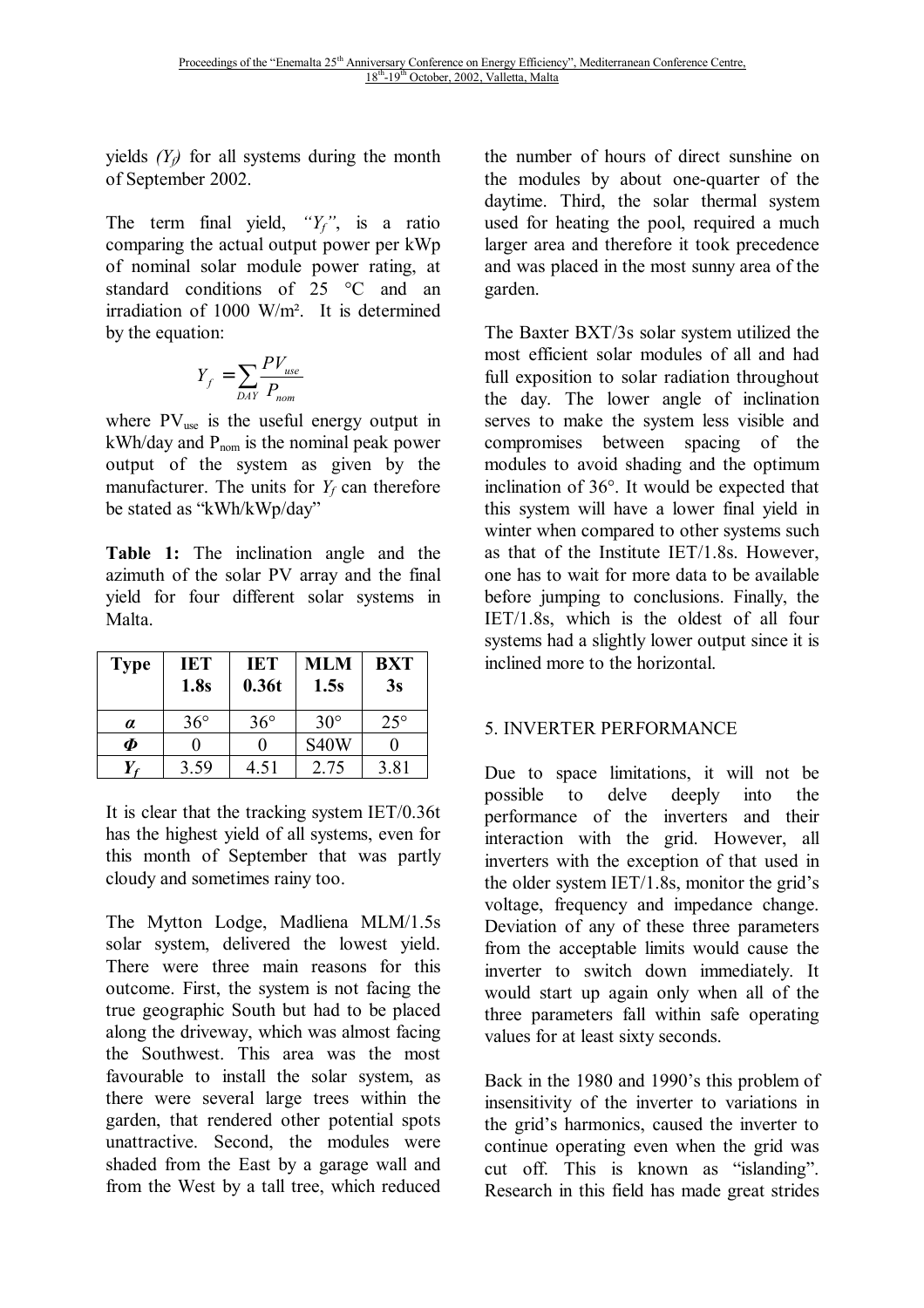and today tested and approved brands operate reliably all over the world.

Safety comes first and for that reason no solar system would be allowed to operate outside the safe range of values. However, it is worth noting that although some countries such as Germany require that all inverters are controlled by the above three parameters, other countries such as England do not impose the monitoring of the grid's impedance. However, all countries agree that inverters have to be controlled by both grid frequency and voltage. The grid's quality can also sometimes dictate what type of monitoring would best ensure the safety of solar systems.

## 6. THE FUTURE OF PHOTOVOLTAICS IN MALTA

In a paper that was presented during the  $3<sup>rd</sup>$ Biennial Conference of the Malta Council for Science and Technology, "An Energy Policy for the Year 2000" [12], several proposals were made to encourage the widespread applications of solar applications.

With satisfaction one notices that some of these proposals have been recently brought into reality such as:

- Formation of a national body that would make and foster a national renewable energy plan. The Malta Resources Authority is now formed and has already published a Consultation Paper on the Development of a Strategy for the Exploitation of renewable Energy Sources for Electricity Generation [13].
- Exemption of *PV* modules and their related Balance of System components from the value added tax (VAT). Indeed, tax on solar systems has been reduced from 15% to 5%.

• Changing the energy legislation to allow grid interfacing of solar electric systems. This is being carried out now. Enemalta has also considered net metering, as a means of selling and buying of electricity from consumers. The new Enemalta's digital meters have facilitated this process.

The paper has also proposed other measures that would further accelerate the widespread application of solar systems, but these have not come into action. The most important points were as follows:

- Setting up of a national renewable energy plan. This entails the preparation and the implementation of a programme of initiatives that would be implemented within a specific period of time. It can also include the actual installation of renewable energy systems, promoting renewable energy projects through subsidies within a specific time frame and short as well as long-term planning for the implementation of these technologies.
- Ensuring that solar energy products, whether imported or locally manufactured, conform to the International standards for quality and safety, thus safeguarding the technology from bad reputation.
- Introducing carbon/pollution tax in the energy and petroleum sector and using this revenue to specifically subsidize pre-declared national programmes that would foster the installation of renewable energy systems in public and private venues.
- Offering of soft loans to citizens who wish to install such systems.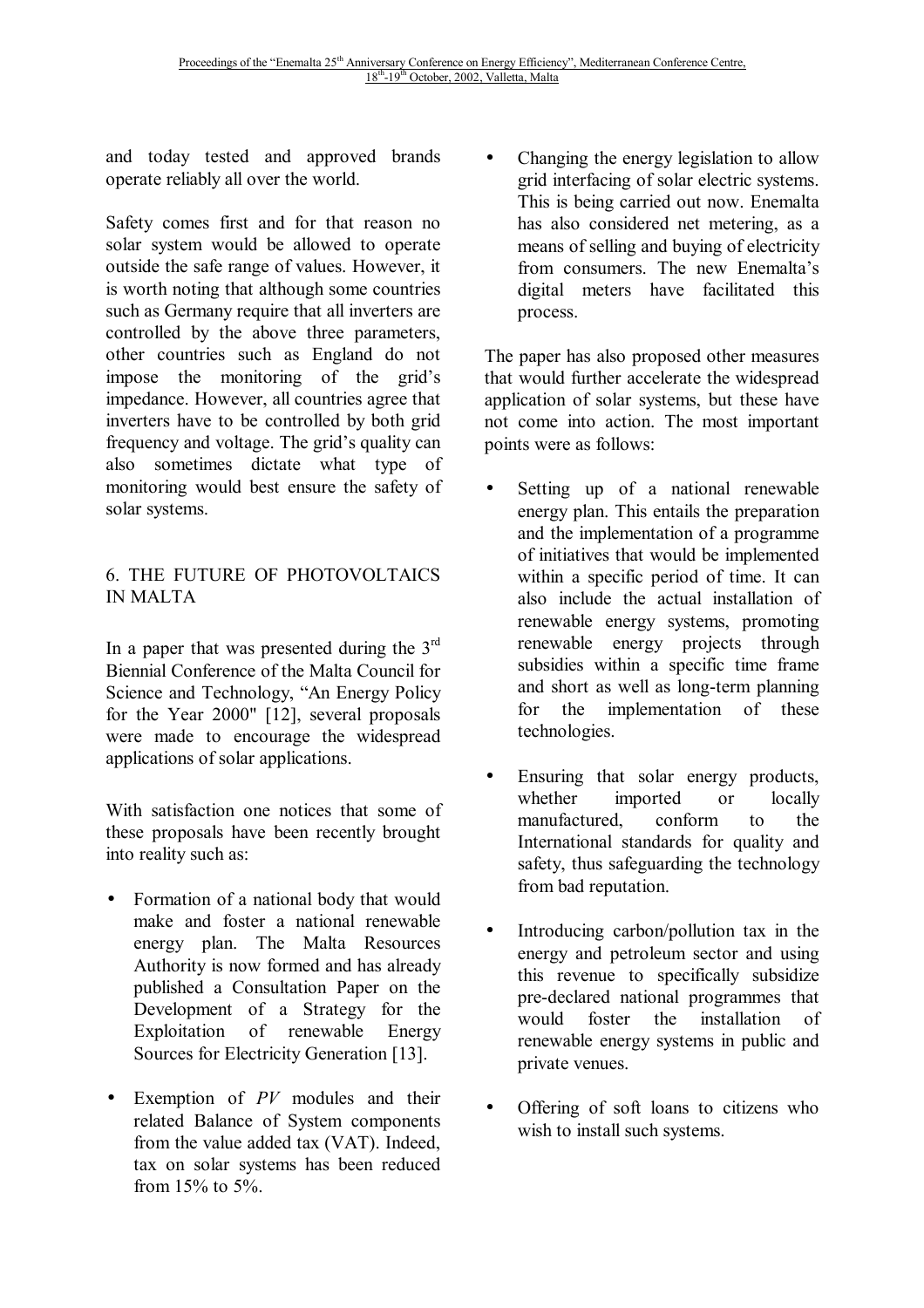Such measures require the full support of government as well as the general public. As the environmental awareness increase, and possibly the price of oil too, it would become easier to implement such measures. However, one should not wait for too long because the present trend of decreasing prices of solar energy products might be reversed in the future.

It is essential that a statistical procedure be established now to keep the records of all installed solar grid-tied systems on the Maltese Islands. This would help in the future planning or upgrading of the grid's sub-stations and the proper management of supply and demand of electricity. Such a record could include the size of the system, the site address, and the type of installation besides others.

It is also necessary to further consolidate the application procedure for grid-connection. It is important that the requirements for any application be identified clearly and the process time taken to process an application be specified. This would encourage further installations of solar systems in Malta.

# 7. CONCLUSIONS

Photovoltaics has become a mature industry with a world total *PV* sales of 390 MWp (2001), which is more than six times as much as that of 1993 [14]. Some of the large oil companies are now among the largest manufacturers of solar modules. The bold programmes of the U.S.A., Japan and the E.U. to install rooftop solar systems would further help to reduce prices. The choice is in our hands whether to join in the parade towards a better environment today or wait for better times to come.

This paper has briefly described the situation of solar photovoltaics in Malta. The survey on the available solar applications and research in Malta was not intended to be exhaustive but it served to sufficiently indicate that there is still a lot to be done in this field. The research that was started at the Institute has now yielded practical results by the installation of the first two privately owned systems. The positive support that was given by the Malta Resources Authority and Enemalta Corporation augurs well for further implementation of such system in Malta.

# 8. REFERENCES

[1] Hands-on Experience of the Setting-up of a Stand-Alone Photovoltaic Demonstration Project in Malta, E. Scerri and C. Iskander, *Renewable Energy International Journal,* Vol. 4, No. 3, pp. 359 - 363, 1994.

[2] *Testing, Evaluation and Optimisation of the Performance of a Stand-alone Photovoltaic System in Malta,* C. Iskander, M. Phil. Thesis, Feb. 1995, University of Malta.

[3] Iskander, C. and Scerri, E. (Oct. 1995), Performance of a 1.2 kWp Stand-alone Photovoltaic System in Malta, to be published in the *Proceedings of the 13th European Photovoltaic Solar Energy Conference and Exhibition,* Nice, France, 23rd - 27th October, 1995.

[4] Iskander, C. and Scerri, E. (Jun. 1996), Performance and Cost Evaluation of a Stand-alone Photovoltaic System in Malta, to be published in the *Proceedings of the Fourth World Renewable Energy Congress,* Denver, U.S.A., 15th - 21st June, 1996.

[5] Iskander, C. and Scerri, E. (Jun. 1997), First-Hand Experience of Solar Photovoltaic Grid-connection in Malta, *Proceedings of the 14th European Photovoltaic Solar Energy Conference and*